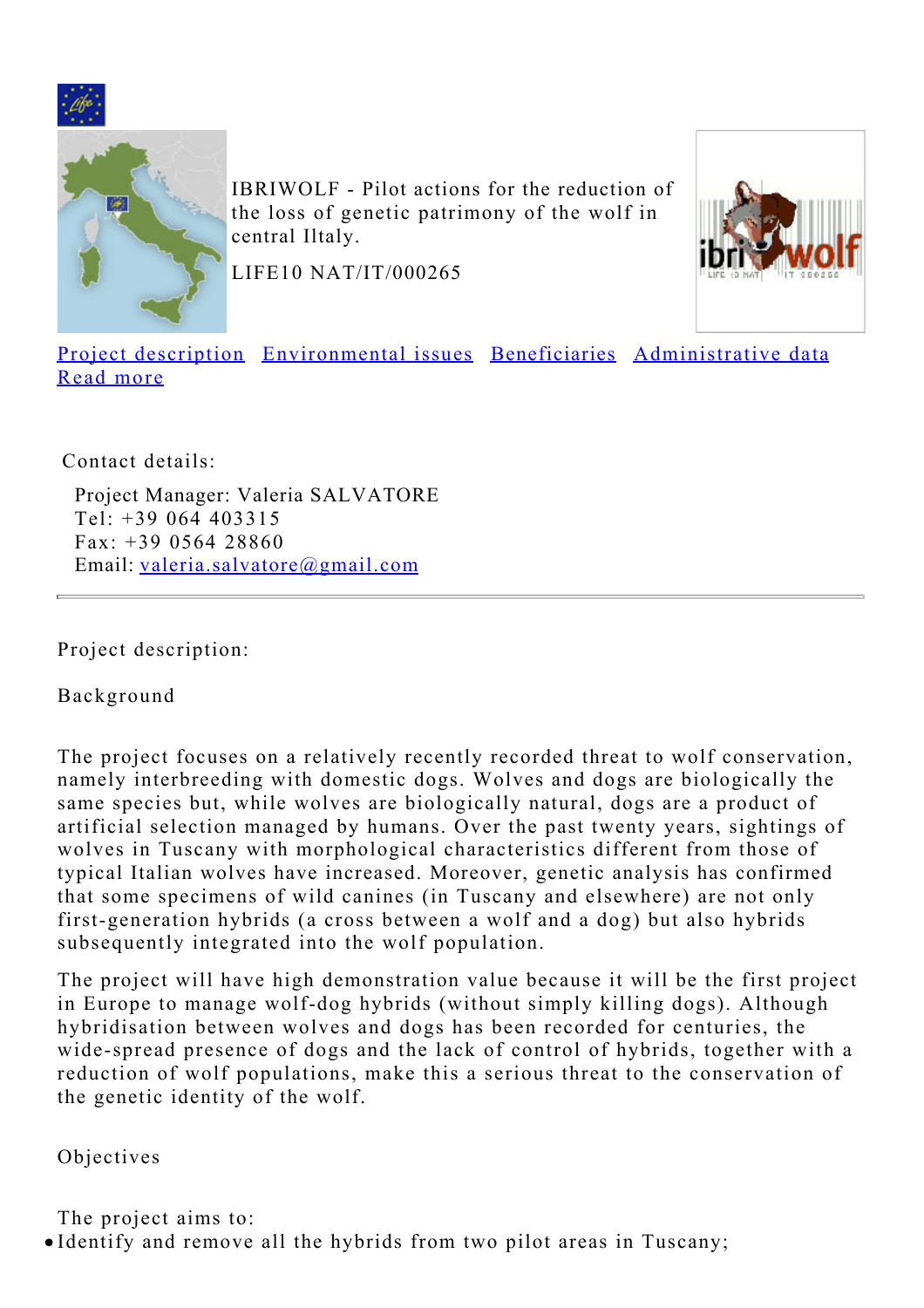- Decrease the presence of free-ranging dogs through their removal and the sterilisation of all captured individuals;
- Increase awareness among the general public of the threat posed by hybrids to wolves and to wildlife in general;
- Establish a network of interest groups that could contribute to the development of best solutions for tackling the problem of hybridisation in the longer term;
- Develop and maintain a database for recording hybrid activity;
- Draw up guidelines for the management of wolf-dog hybrids, following wider consultation with interest groups;
- Develop areas where hybrids can be kept in captivity for public awareness purposes;
- Establish a network of public administrations from areas where the hybrids have been recorded in order to stimulate the replication of successful experiences and the improvement of experimental activities implemented through the project.

Expected results: The results expected include:

- The development of a methodology for the identification of hybrids;
- The complete removal of all wolf-dog hybrids (an estimated 15 individuals) from two pilot areas in Tuscany;
- Sterilisation of at least 70% of free ranging dogs in the Province of Grosseto;
- A shared long-term strategy for management of hybrids in the Province of Grosseto;
- Strong collaboration with nearby provinces where hybrids have been recorded;
- A significant increase in awareness about the impact of hybrids on wildlife and the local economy;
- A reduction of at least 50% in the number of free-ranging dogs as a result of an awareness campaign targeting local communities.

Results

<span id="page-1-0"></span>

| Top                             |  |
|---------------------------------|--|
| Environmental issues addressed: |  |
| Themes                          |  |
|                                 |  |

Species - Mammals

Keywords

conservation of genetic resources, biodiversity

Target species

Canis lupus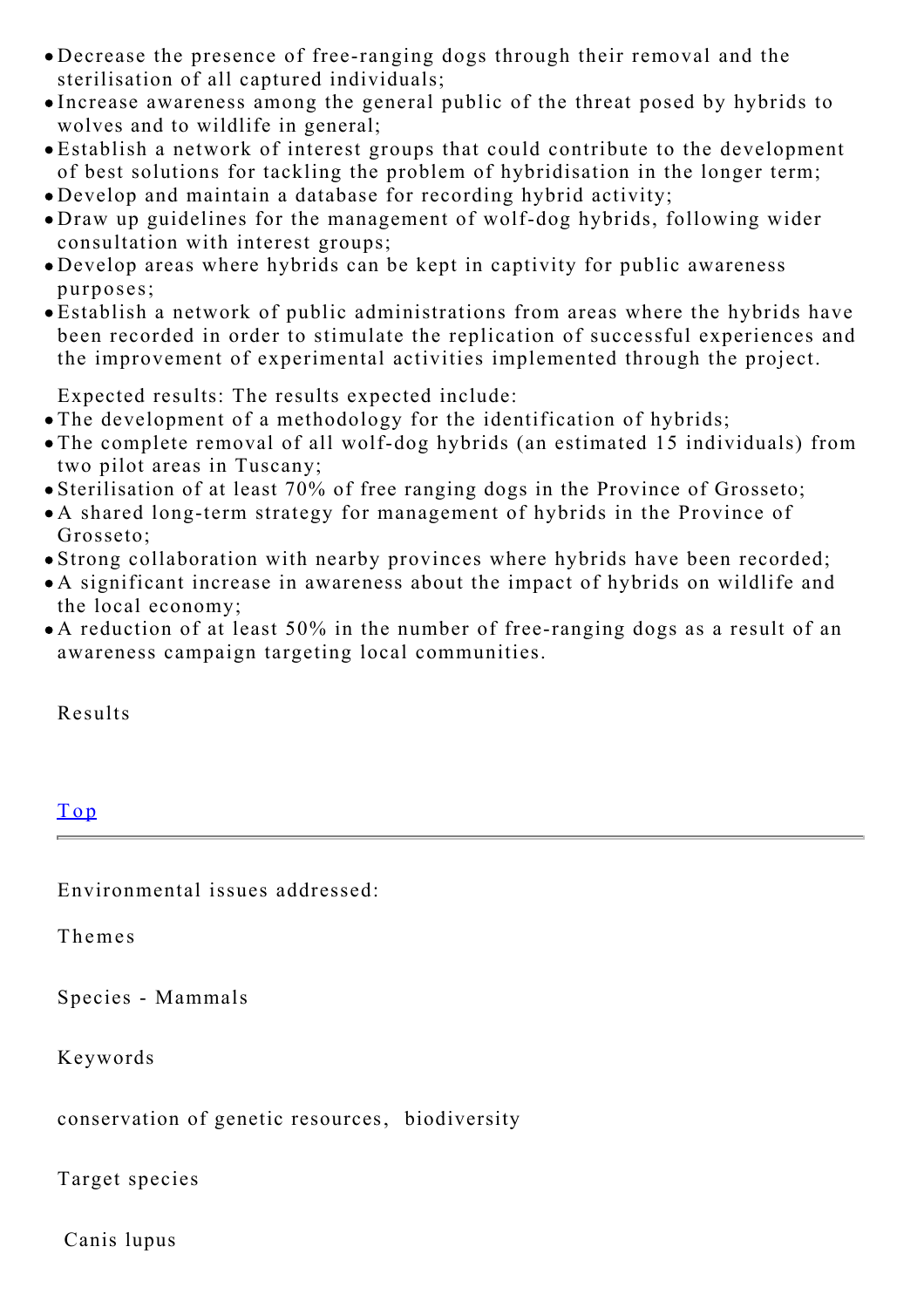#### Natura 2000 sites

| SIC IT51A0013   | Padule della Trappola, Bocca d'Ombrone |
|-----------------|----------------------------------------|
| $SIC$ IT51A0015 | Dune costiere del Parco dell'Uccellina |
| $SIC$ IT51A0016 | Monti dell'Uccellina                   |
| SIC IT51A0017   | Cono vulcanico del Monte Amiata        |
|                 |                                        |

# [Top](#page-0-1)

## <span id="page-2-0"></span>Beneficiaries:

| Coordinator          | Provincia di Grosseto - Dipartimento Sviluppo<br>Sostenibile.                                                                                                                                                                                                                                                                                                                                                                                                                                                      |
|----------------------|--------------------------------------------------------------------------------------------------------------------------------------------------------------------------------------------------------------------------------------------------------------------------------------------------------------------------------------------------------------------------------------------------------------------------------------------------------------------------------------------------------------------|
| Type of organisation | Local authority                                                                                                                                                                                                                                                                                                                                                                                                                                                                                                    |
| Description          | The Province of Grosseto (Provincia di Grosseto -<br>Dipartimento Sviluppo Sostenibile) is responsible for<br>the management of protected areas and areas adjacent<br>to protected areas; Bioitaly (Natura 2000); the<br>protection of biodiversity through the creation of<br>ecological networks and eco-corridors; biotopes; the<br>protection of urban biodiversity; the protection and<br>enhancement of local breeds of agricultural<br>significance; and the protection of forests and<br>monumental trees. |
| Partners             | Ente Parco Regionale della Maremma, Italy<br>Dipartimento di Biologia e Biotecnologie "Charles<br>Darwin"-Sapienza Università di Roma, Italy WWF Italy<br>Comunità Montana Amiata Grossetano, Italy                                                                                                                                                                                                                                                                                                                |

#### [Top](#page-0-1)

<span id="page-2-1"></span>Administrative data:

| Project reference | LIFE10 NAT/IT/000265       |
|-------------------|----------------------------|
| Duration          | 30-SEP-2011 to 28-FEB-2015 |
| Total budget      | $2,296,659.00 \in$         |
| EU contribution   | $1,700,906.00 \in$         |
| Project location  | Liguria                    |

### [Top](#page-0-1)